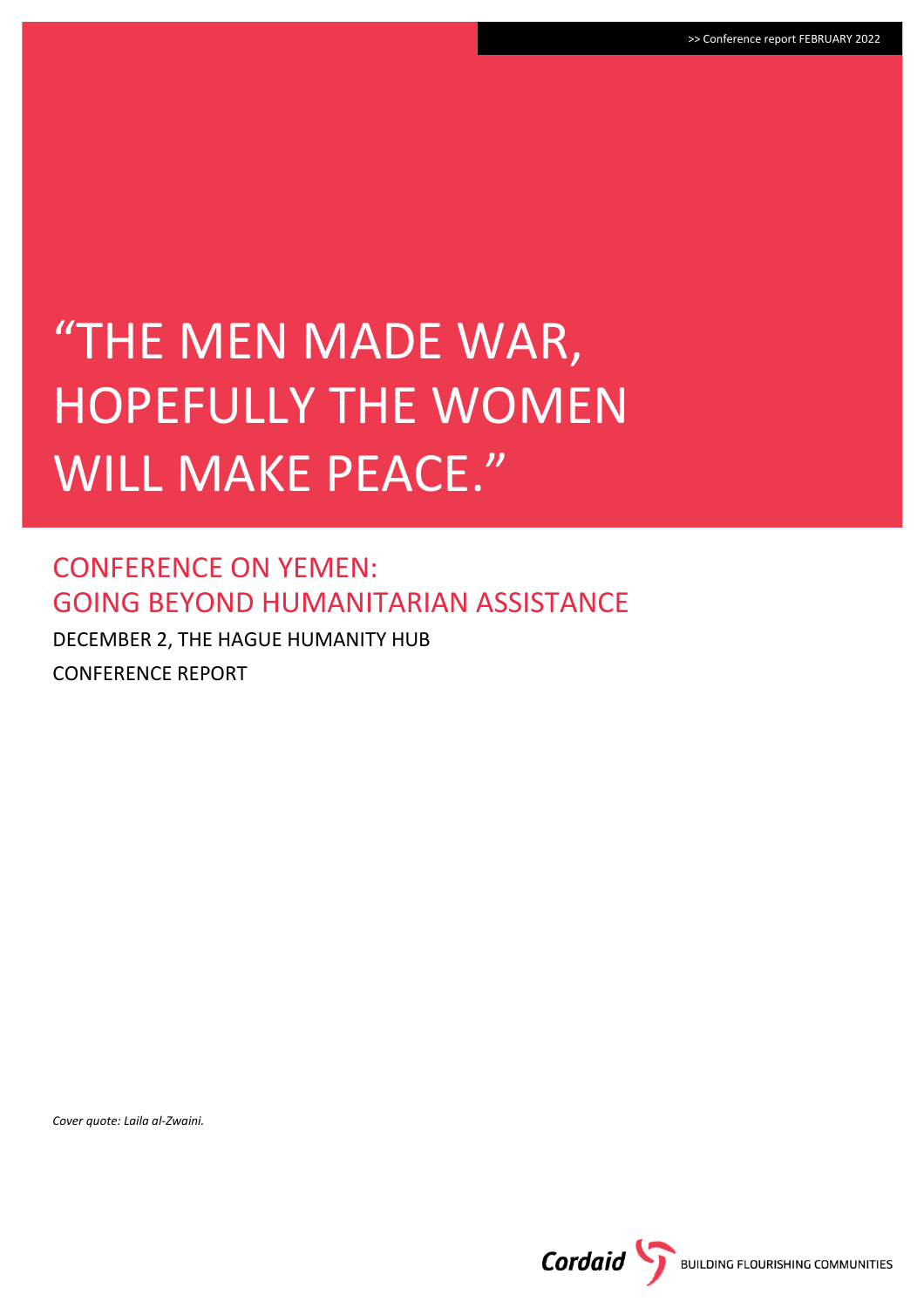### 1. INTRODUCTION

Cordaid organised the *Conference on Yemen: going beyond humanitarian assistance* in the Hague Humanity Hub on the 2nd of December. Prior to the conference, two virtual advocacy meetings were organised: one by Family Counseling and Development Foundation (FCDF) on the 16th of November and one by Cordaid's local office in Aden on the 28th of November.

The main theme of the conference was the position of women in the Yemeni war. The purpose was to draw attention to the political and humanitarian situation in a country that is largely forgotten by western media. A total of 176 people registered for the conference, among which experts, representatives of donor organisations, journalists and policy makers. A list of people who registered for the conference is given in annex 1. The conference was moderated by Nicolien Zuijdgeest, Mathijs Hoogstad and Geertje van Mensvoort with the following speakers: Mrs. Sahar Ghanem, Mr. Peter Derrek Hof, Dr. Bilqis Jubari, Dr. Ashraf Badr, Laila al-Zwaini, Thana Faroq, Heleen Saaf van der Beek and Jos Dusseljee.

### 2. THE CONFERENCE

#### 2.1 Opening session

The conference was opened by moderator of the plenary sessions Nicolien Zuijdgeest, Arabist with working experience in development settings and conflict areas with a focus on MHPSS and SGBV. She introduced Jamal Badr, consultant at Cordaid and sidekick of the plenary sessions, to the audience. Then a video of UNDP about the beauty of Yemen was shown and the opening session was concluded with a speech of Heleen Saaf van der Beek, director strategy, communication and innovation at Cordaid, about Cordaid and its work in Yemen. She stressed that aligning humanitarian, development and peacebuilding efforts is essential to achieving sustainable change. Cordaid's multi annual strategic plan is built around the notion that people in fragile contexts have multiple needs across the traditional sectoral divides of humanitarian and development work. She also expressed Cordaid's gratitude to the Kingdom of the Netherlands in Yemen that made this conference possible.



Credit photo: Holland Park Media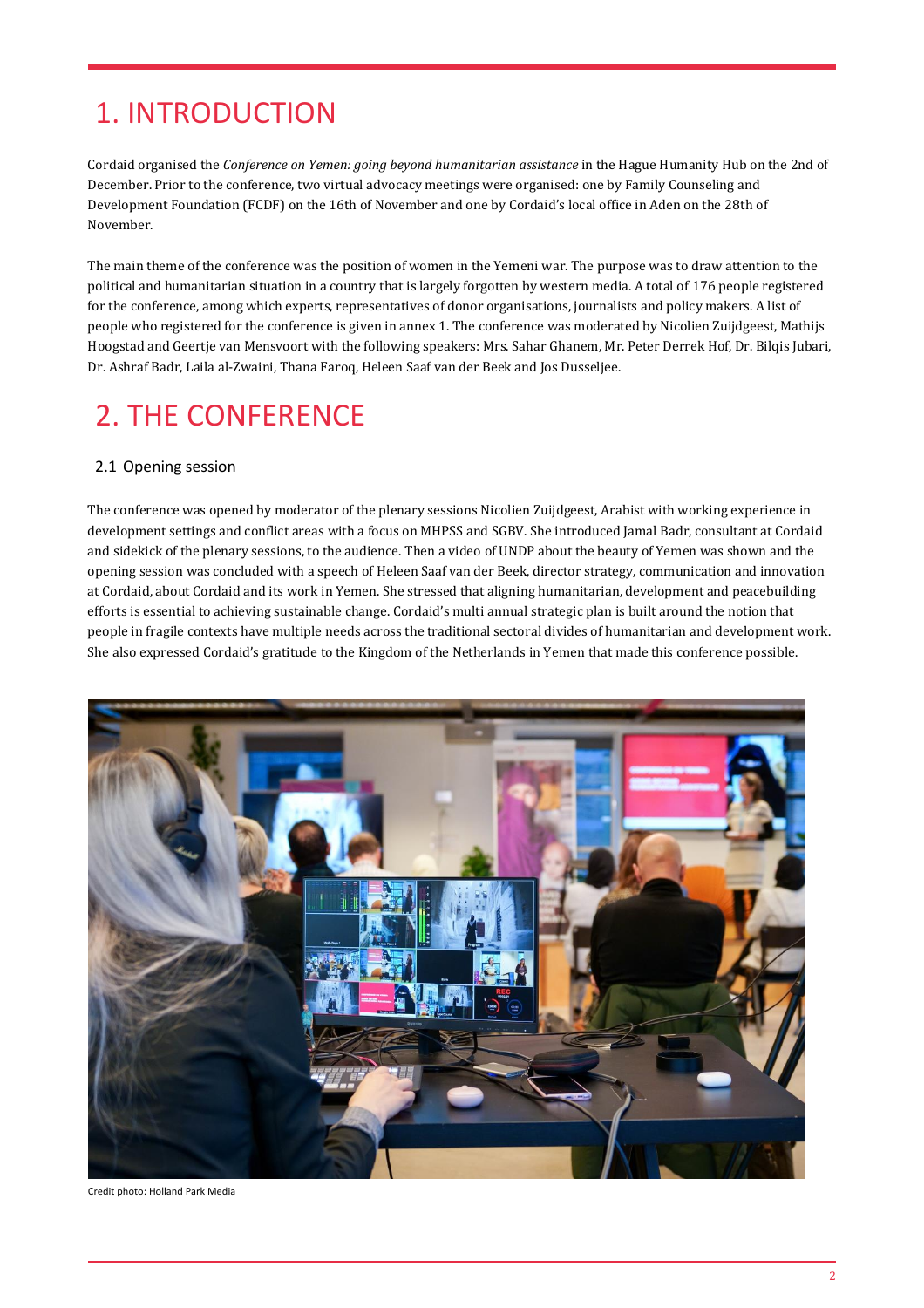#### 2.2 First plenary session: Addressing the political humanitarian situation

The introductory speaker of the first plenary session was Laila al-Zwaini, an independent scholar-practitioner, former UN diplomat, policy advisor, docu-researcher, and media commentator from Dutch-Iraqi origin. She gave a brief and general outline of the political context in Yemen and started her presentation by bringing to light that all Arabs love poetry, especially Yemenis do. Poetry is used for special occasions, such as weddings, but also to mediate disputes between tribes. Even during war, it can unite people on different sides of the front lines. Laila recited a poem by Sana Uqba, a British Yemeni poet, whose collection is called "War and Love". More information about this poem is given in annex 2. After this poem, Laila al-Zwaini provided a presentation on the political context in Yemen. According to Laila, the Yemeni conflict has its roots in the failure of an internal Yemeni process that was supposed to bring stability to Yemen by brokering a new power-sharing agreement. The escalation of the conflict, driven by the interference of foreign powers, caused dramatic civilian and human tragedies, collapse of infrastructure, schools, hospitals and houses, as well as ancient heritage. Laila al-Zwaini concluded her presentation with a plea for the inclusion of Yemeni women as soft powers in the peace negotiations as the hard powers, the ones holding weapons, are currently the only parties involved in these negotiations and holding arms. She also drew attention to the devastating impact of the arms trade on the conflict. She alleged: "The men made war but hopefully the women will make peace."

#### **Videos of Yemeni women about the position of women in Yemen**

After the presentation of Laila al-Zwaini, a video of six Yemeni women was shown. [Click here](https://www.youtube.com/watch?v=w9ayDkj28q0&t=6s) to access the video. One of these women, Khalil Bamatraf, humanitarian and health activist from Hadramout, alleged: "By supporting the programmes for women projects in the private sector and also by supporting businesswomen through a supportive development plan that can be funded by international donors or by supportive countries, women can be economically independent." Sara Aljunaidi, social activist from Aden, suggested giving women opportunities to activate their skills.

### *"One of the cornerstones of the Dutch government's policy is to not export arms to countries directly involved in the conflict."*

Mr. Peter Derrek Hof, Dutch ambassador to Yemen

#### **Speeches of the Dutch and Yemeni ambassador**

Following the video of Yemeni women about the position of women in Yemen, Mr. Peter Derrek Hof, Dutch ambassador to Yemen and Mrs. Sahar Ghanem, Yemeni ambassador to the Netherlands alongside the non-resident ambassador to Norway and Sweden, respectively delivered a speech about Dutch foreign policy on Yemen and the position of Yemeni women.

Peter Derrek Hof, who gave an interview prior to the conference, argued during his speech: "Humanitarian assistance, structural development and diplomatic peacebuilding efforts are part of our efforts in Yemen. If we want to have a just and inclusive peace, diplomacy, development cooperation and humanitarian assistance need to go hand in hand. Integrating these efforts is challenging."

An example of a triple nexus priority is the FSO Safer, an oil tank which could sink and explode any time now, because of its political, development and humanitarian dimensions. A solution to the FSO Safer includes providing humanitarian access, diplomatic interventions and necessary (including financial) measures to help protect Yemen and the environment in Yemen and its surroundings, in other words, the "triple nexus".

Peter Derrek Hof also informed the audience that the Dutch embassy decided to scale up their support for Yamaan Foundation for Social Development, which provides Sexual and Reproductive Health Rights services (SRHR). He argued that its voucher scheme provides a stable funding flow for health facilities in the context of a non-functioning health system and scarcity of basic commodities when no government funding is available.

After his speech, Marina de Regt, anthropologist, Yemen expert at the Vrije Universiteit van Amsterdam and conference participant, asked the Dutch ambassador what the role of the Dutch government is in the field of arms sales. She asserted that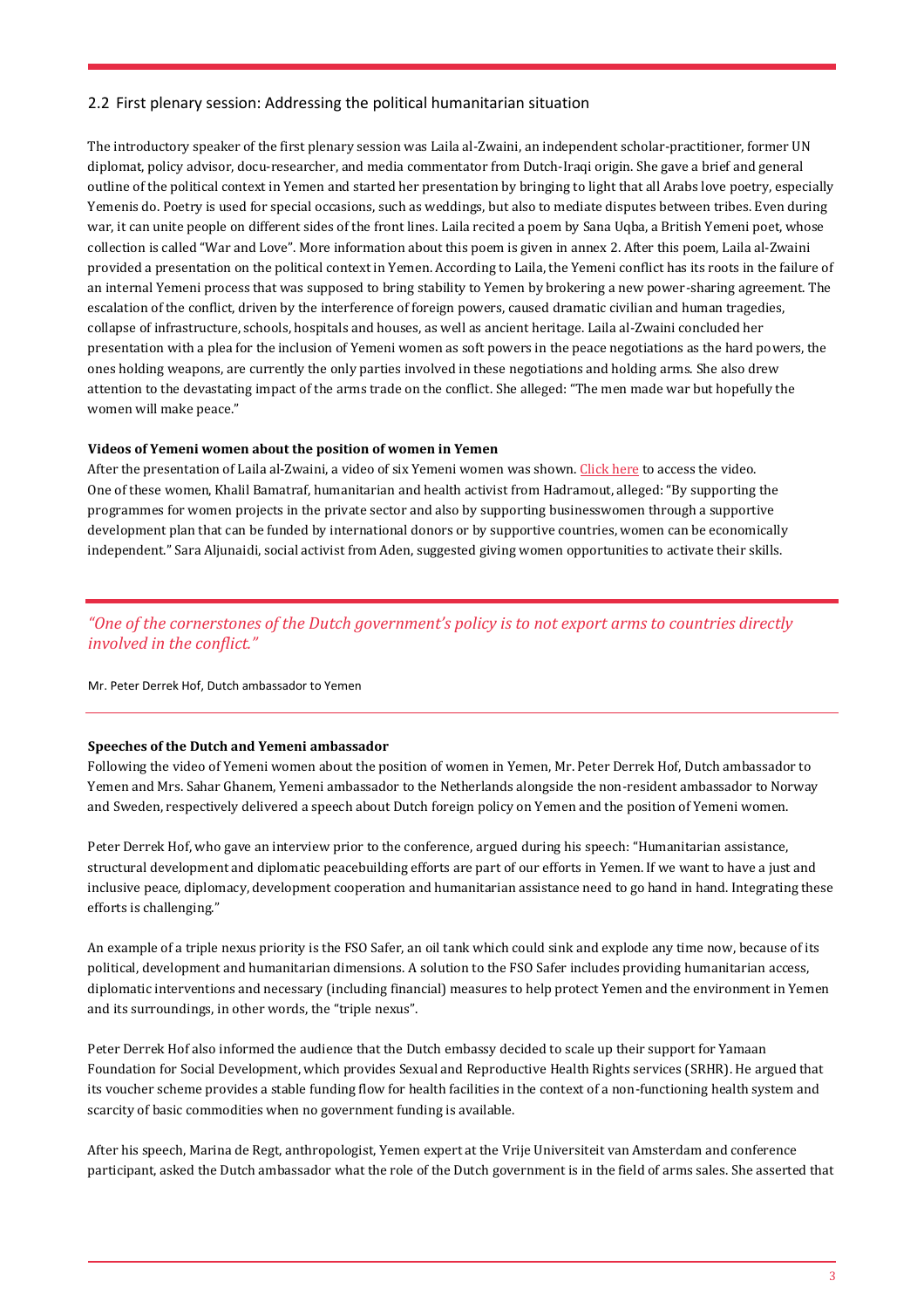Dutch parties are indirectly involved in arms sales to Saudi Arabia. Peter Derrek Hof stressed that one of the cornerstones of the Dutch government's policy is to not export arms to countries directly involved in the conflict.

#### *"Although Yemeni society appears to be a conservative society in which women are stereotyped as oppressed, they are strong, effective and active and can play a major role in Yemeni society."*

Mrs. Sahar Ghanem, Yemeni ambassador to the Netherlands alongside the non-resident ambassador to Norway and Sweden

Mrs. Sahar Ghanem used the example of Queen Bilqis, known as the Queen of Sheba, in her speech to show that there is hope in Yemen. Queen Bilqis used preventive diplomacy and saved the country from going to war. Sahar Ghanem emphasized that although Yemeni society appears to be a conservative society in which women are stereotyped as oppressed, they are strong, effective and active and can play a major role in Yemeni society. Auke Lootsma, UNDP representative in Yemen, responded to Mrs. Ghamem's speech by stressing that a UNDP's report key finding was the critical importance of women in the recovery and reconstruction process in Yemen[. Click here](https://www.ye.undp.org/content/yemen/en/home/library/assessing-the-impact-of-war-in-yemen--pathways-for-recovery.html?utm_source=EN&utm_medium=GSR&utm_content=US_UNDP_PaidSearch_Brand_English&utm_campaign=CENTRAL&c_src=CENTRAL&c_src2=GSR&gclid=Cj0KCQiAuP-OBhDqARIsAD4XHpfqGQeR903Vb6Tdi4Vp-DSzO8k0YLoBW2RjKz2VtxUjWuSIQ7tncaoaAhlvEALw_wcB) for more information about this report.

#### **Young people behind cameras**

After the speech of Mrs. Sahar Ghanem, the audience was shown a short film called Amal, meaning 'hope', depicting the experience of Yemeni youth in this war. The film was made by young people active in Youth Without Borders Organisation for Development (YWBOD), Cordaid's youth-led partner organisation in Yemen, as part of Cordaid's Young People Behind Camera project on Youth Engagement. The film shows that youth keeps dreaming and yearning for a meaningful future despite the ugliness, pain and injustice that young people experience in Yemen. They want to do something 'before this war steals us' as Maimona (23), one of the filmmakers, describes it.

Following this video, Dr. Bilqis Jubari, founder and chairwoman of FCDF, who was interviewed prior to the conference, and Dr. Ashraf Badr, founder and chairman of Yamaan Foundation for Social Development, respectively delivered a speech about the importance of the provision of Mental Health and Psychosocial Support Services (MHPSS) carried out by FCDF and the importance of maternal and child health services provided by Yamaan Foundation for Social Development.

#### *"Mental health is a human right."*

Dr. Bilqis Jubari, founder and chairwoman of FCDF

Bilqis Jubari argued during her speech that the number of people visiting FCDF's health facilities, which provide MHPSS services, has multiplied. Yet, it is disheartening that FCDF cannot provide services to all the people due to underfunding. Women will play a more effective role in society if there is sufficient investment in mental health. As a result, they can be a tool to peace. By providing mental treatment, you prevent couples from divorce, help children to live in a normal family environment and may prevent people from committing suicide. Bilqis Jubari concluded her speech that mental health is a human right.

Ashraf Badr highlighted during his speech that the government has been unable to provide maternal and child health services during the war. The emphasis of aid organisation's programmes has been on the humanitarian emergency plan, meaning that maternal and child health has been severely neglected. Therefore, he urges for more advocacy, support and allocation of funds for the provision of maternal and child health services.

#### **Art in the context of Yemeni women during the war**

The first plenary session was concluded by Thana Faroq, Yemeni photographer and educator, who gave a presentation about art in the context of Yemeni women during the war. During this presentation, she advised us to exercise caution and not to romanticize resilience. On the other hand, the notion of loss is somehow a motive for women involved in her project to seek for solace. Thana told the audience that she became fascinated by the fact that women use joy as a tool to show resilience, which is a powerful concept in her work. She concluded her presentation by claiming that resilience can only survive when there are two things: You have to support programmes to sustain resilience, not only to look at it and say "wow, we admire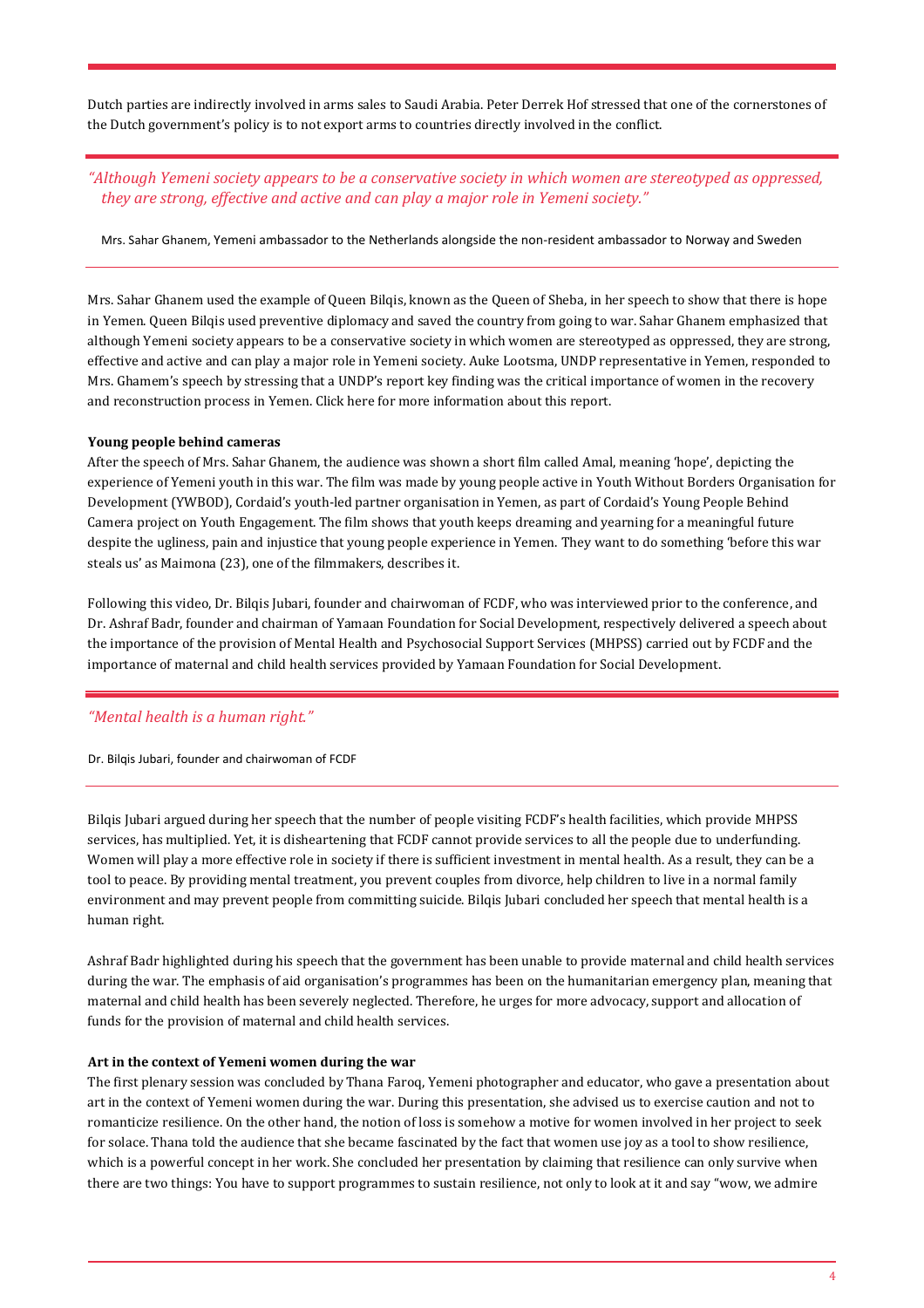the resilience of women." Secondly, she argues that women have to be physically, mentally and emotionally supported to rise and go out there and not be victimized and looked at as helpless.

#### 2.3 Workshops

After the first plenary session, the audience could choose between a MHPSS and SRHR workshop. One workshop was about the "importance of availability and accessibility of MHPSS in Yemen and the way forward." The other workshop was about "exploring the multiple challenges of SRHR in Yemen and lessons learned on successful approaches."

#### **The importance and availability and accessibility of MHPSS in Yemen and the way forward**

The moderator of the MHPSS workshop was Mathijs Hoogstad, MHPSS advisor at ARQ International. He introduced Dr. Bilqis Jubari and Yasameen Al-Qadasi, sidekick of the MHPSS workshop, before asking Bilqis Jubari to give a presentation about FCDF's work in Yemen and discuss the needs and challenges in the complex context of Yemen, which is given in annex 3. Bilqis Jubari emphasized the existence of two major problems in Yemen during her presentation. First of all, there is a stigma around mental health. Secondly, there is lack of resources that restrains FCDF from helping more people in need.

Although humanitarian partners have become more aware that MHPSS can contribute to a peaceful society, mental health is not a priority on the donor agenda and also very low on the humanitarian agenda as priority is given to food, water and shelter. In fact, there are no MHPSS services in most governorates. This is driven by two things. First of all, there is a lack of mental health specialists. Secondly, people do not have access to mental health facilities, because of a lack of MHPSS facilities in most of the governorates and lack of resources to pay for transport. Bilqis Jubari argues that raising awareness, mobile teams to reach people in remote places, the helpline and training of professional people and psychotherapists has helped to address these problems. However, since MHPSS services are underfunded, she is convinced that more can be done to improve the problematic MHPSS situation.

After Bilqis Jubari's presentation, Annie Vestjens, thematic expert Health at the Embassy of the Kingdom of the Netherlands to the Republic of Yemen and conference participant, argued that mental health is not a real priority among donors and that it is also very low on the humanitarian agendas. Food and water assistance is prioritized at the expense of mental health. She experiences that humanitarian partners are becoming increasingly aware that mental health contributes to a peaceful society. Even though mental health is recently getting more attention from humanitarian actors, there is need for intensifying longterm development cooperation and for integrating mental health interventions in a national mental health strategy.

#### **Exploring the multiple challenges of SRHR in Yemen and lessons learned on successful approaches.**

The moderator of the SRHR workshop was Geertje van Mensvoort, SRHR expert at Cordaid. She introduced Dr. Ashraf Badr, and Christina de Vries, senior health expert at Cordaid and sidekick of the workshop, before asking Ashraf Badr to give a presentation about Yamaan Foundation for Social Development's work in Yemen and the needs and challenges in the complex context of Yemen.

Ashraf Badr stressed that the main problem in Yemen is how to make the services available and accessible for people and how to make the health facilities ready to provide the services. Yamaan Foundation has addressed the problematic health situation in Yemen through its voucher programme, which provides safe motherhood and family planning services. The health system has been improved by building the health facility and capacity on the one hand and giving people access to the health services on the other.

After Ashraf Badr's presentation, an important question from the audience was whether there is an approach to increase the number of health workers. Ashraf Badr acknowledged that ensuring the viability of health workers is one of the biggest challenges of their work in Yemen's conflict context, as the turnover rate of the health workers is high and many health workers are displaced due to the conflict. To ensure this, the Yamaan Foundation offers continuous training programmes in collaboration with the Ministry of Health.

Another key question was how Yemeni NGOs can be empowered to make their voices heard by the international community. According to Ashraf Badr, local NGOs have to get empowered and build their capacity. For the sake of localisation, local organisations should capture this opportunity to build their capacity and establish strong partnerships with either the donor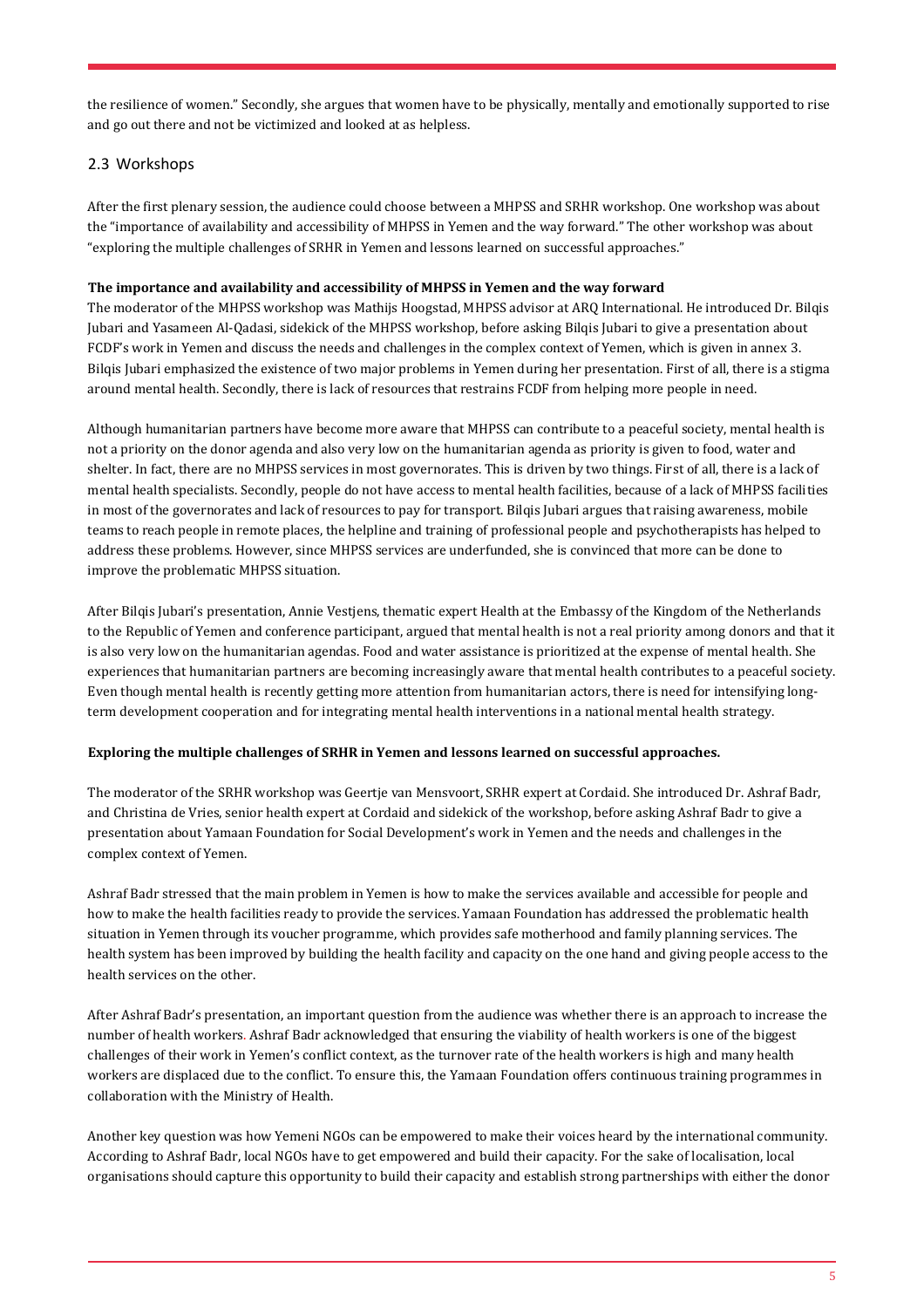directly or international organisations to build their capacity. He argued that these local organisations need to be involved in all stages of the project management cycle, not just implementation.

During the workshop, the participants together with Ashraf Badr also made some recommendations. These key recommendations were presented in the second plenary session.

#### 2.4 Second plenary session: Discussion workshops and how to move forward

The second plenary session, facilitated by Nicolien Zuijdgeest, consisted of three parts. First of all, Dr. Bilqis Jubari and Ashraf Badr presented the main recommendations emerging from the workshops. Secondly, both representatives gave advice to the audience and told the audience what worked well in Yemen. Thirdly, concluding statements were made by Nicolien Zuijdgeest and Jos Dusseljee, senior expert health systems strengthening at Cordaid.

Bilqis Jubari gave the following summary recommendations emerging from the workshops. A more detailed description and explanation of these recommendations is given in annex 4.

- 1. Integrate MHPSS services as a priority in the service package and consider them as a life-saving.
- 2. Allocate enough resources for capacity building and training of psychiatrists and psychotherapists to bridge the MH gap.
- 3. Improve access to MHPSS services especially for women and children in all governorates of Yemen by scaling up services and women empowerment interventions.
- 4. Reduce stigma of people living with mental health issues through MHPSS community awareness raising activities.
- 5. Mental health and psychosocial support must be seen as integral, cross-cutting components in all humanitarian and health interventions.
- 6. MHPSS programmes should not neglect psychological needs of men.

Ashraf Badr argued that the following steps should be made to improve the SRHR situation. Some explanations of these recommendations are given in annex 5.

- 1. Local organisations should establish strong partnerships with either the donor directly or international organisations to build their capacity. In light of partnership, attention must be paid to localisation and greater involvement of local organisations in decision making, planning and programme design.
- 2. Effective and equitable partnerships must be established between local and international organisations.
- 3. Increased advocacy efforts, support and allocation of funds by all international partners for the provision of maternal child health services, as there is the lack of equipment in the health facilities and access to maternal child health services and many Yemeni women die from preventable birth complications.
- 4. Maternal and child health, gender-based violence and women empowerment projects should be integrated into the humanitarian and intervention package.
- 5. International organisations and donors should provide long-term funding to build the capacity of local organisations and ensure the delivery of maternal and child health services.
- 6. More efforts should be made in interventions that increase accessibility and availability of maternal child health services. In fact, most rural health units are out of service. This makes it difficult for pregnant and lactating women to access health centers in rural areas. To address the accessibility gap, organisations need additional budgets to restart them and sufficient money must be spent to train medical staff in the countryside and cities.

After their presentation, Ashraf Badr and Bilqis Jubari were asked by moderator Nicolien Zuijdgeest for advice on what works well in Yemen.

Ashraf Badr recommended that organisations in Yemen should focus on partnership and coordination. Although there are many local partners working in Yemen, he stated that there are a lot of interventions where they do not coordinate. When organisations work together, interventions can become cost-efficient and effective to reach more people in Yemen. Bilqis Jubari indicated that it has been shown that awareness raising activities can reduce the social stigma surrounding MHPSS, this should be continued. Additionally, regarding MHPSS, you should work with the whole family rather than the individual.

Concluding statements were made by Nicolien Zuijdgeest and Jos Dusseljee, senior expert health systems strengthening at Cordaid, who thanked everyone present and all those who had contributed to the success of the conference. Jos Dusseljee pointed out the relevance of the conference: the lack of awareness of the political and humanitarian crisis and donor fatigue. The importance of meaningful collaboration between different sectors of peacebuilding, humanitarian aid and structural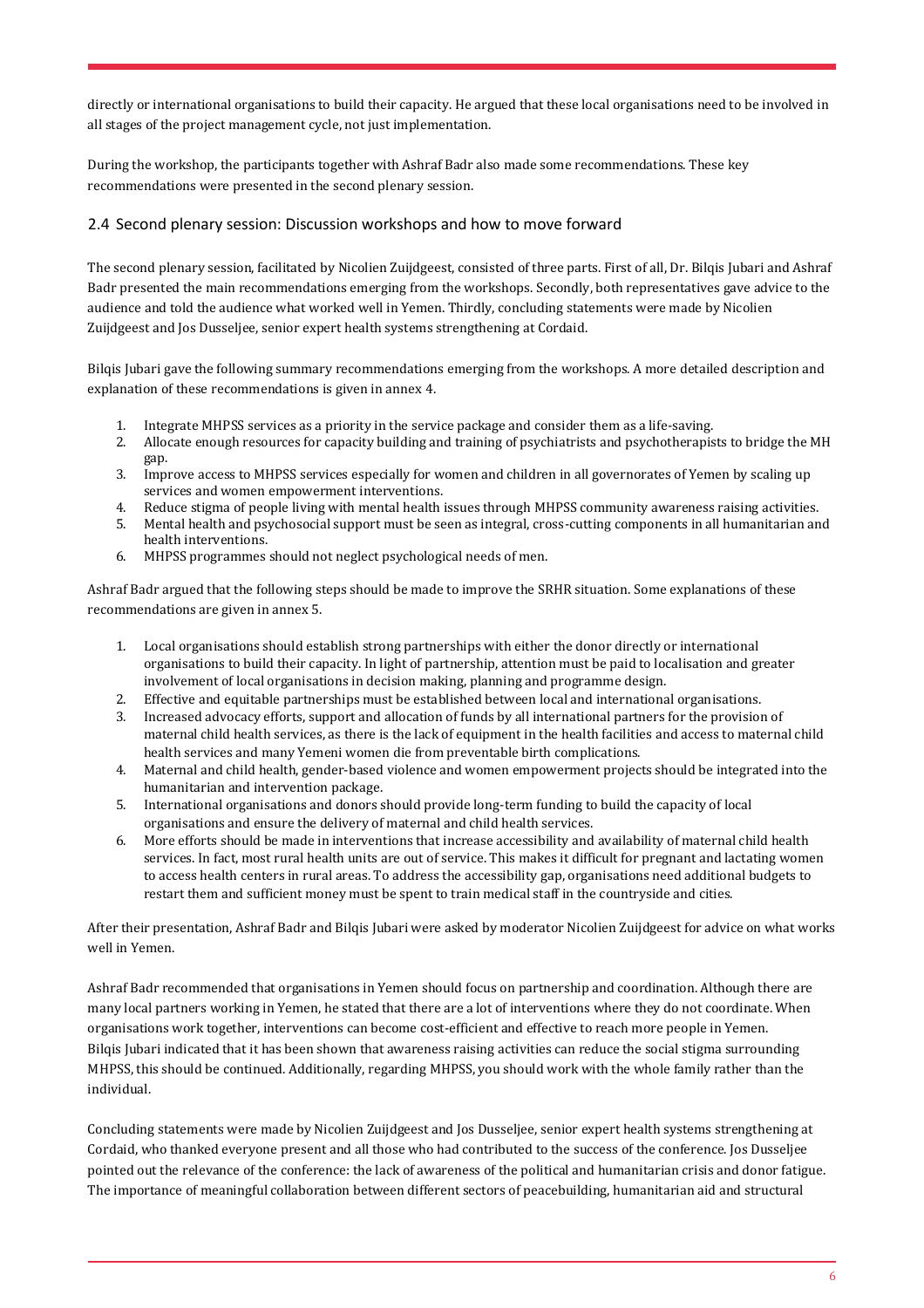development aid was reiterated. He advocated designing pathways beyond humanitarian aid that emphasize the collaboration with development aid and move into a recovery stage. That is why he proposed compiling health packages, which consist of a list of essential services, differentiated to the respective levels in the health system. He also argued that brokering peace is essential in Yemen, lest short-term intentions will continue to prevail in the face of a lack of security. He concluded the conference by advocating the implementation of the triple nexus and that agencies will have a longer-term agenda and bring together all the strengths of humanitarian aid, peacebuilding and development aid.

## 3. KEY TAKE AWAYS

The following are the main recommendations to improve the MHPSS situation in Yemen:

- 1. Integrate MHPSS services as a priority in the service package and consider them as life-saving.
- 2. Allocate enough resources for capacity building and training of psychiatrists and psychotherapists to bridge the MH gap.
- 3. Improve access to MHPSS services especially for women and children in all governorates of Yemen by scaling up services and women empowerment interventions.
- 4. Reduce stigma of people living with mental health issues through MHPSS community awareness raising activities.
- 5. Mental health and psychosocial support must be seen as integral, cross-cutting components in all humanitarian and health interventions.
- 6. MHPSS programmes should not neglect psychological needs of men.

The following are the main recommendations to improve the SRHR situation in Yemen:

- 1. Local organisations should establish strong partnerships to build their capacity.
- 2. More attention must be paid to localisation and greater involvement of local organisations in decision making, planning and programme design.
- 3. Increased advocacy efforts, support and allocation of funds by all international partners for the provision of maternal child health services.
- 4. Maternal and child health, gender-based violence and women empowerment projects should be integrated into the humanitarian and intervention package
- 5. International organisations and donors should provide long-term funding to build the capacity of local organisations and ensure the delivery of maternal and child health services.
- 6. More efforts should be made in interventions that increase accessibility and availability of maternal child health services.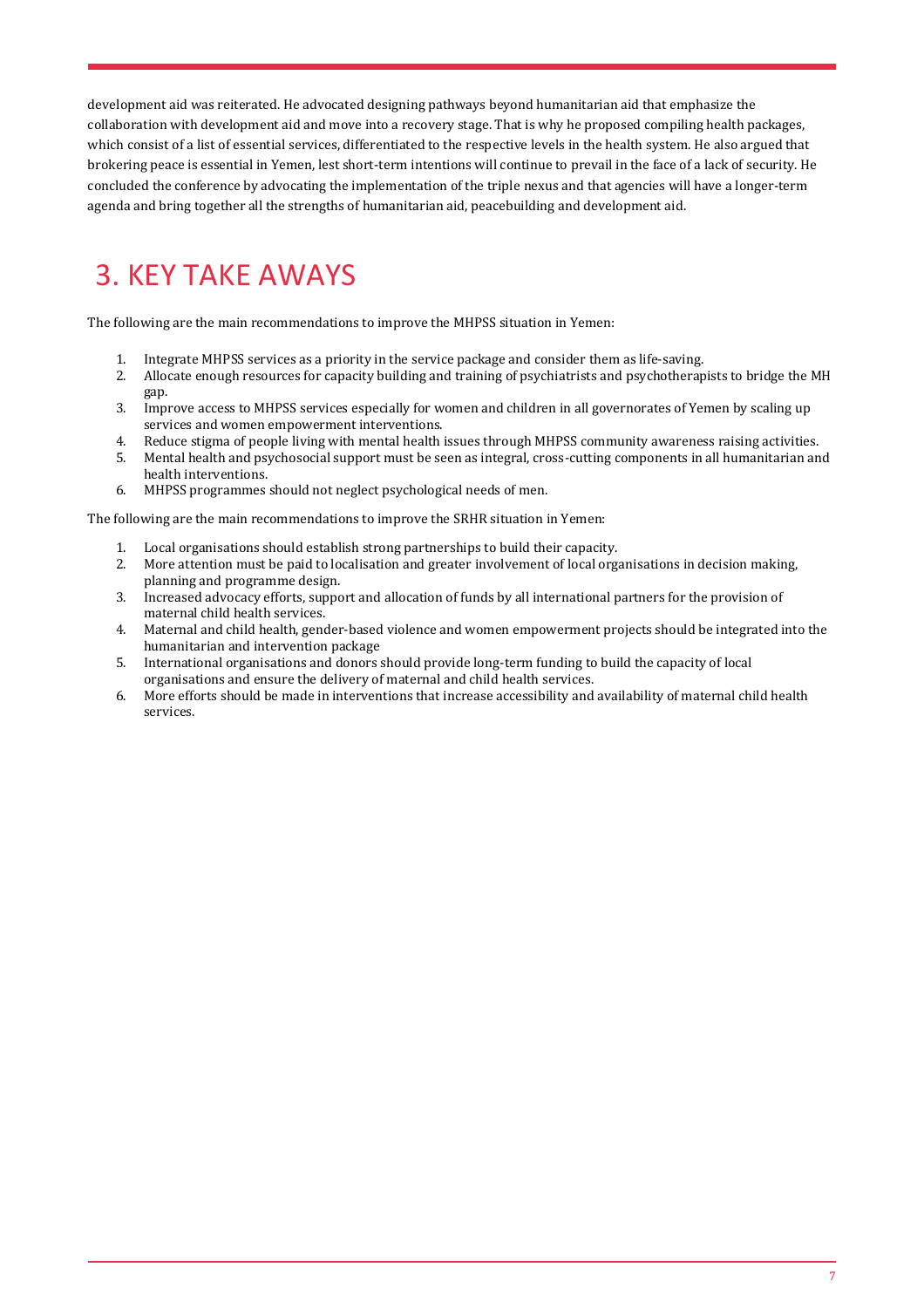#### **ABOUT CORDAID CONTACT**

Cordaid works to end poverty and exclusion. We do this in the world's most fragile and conflictaffected areas as well as in the Netherlands. We engage communities to rebuild trust and resilience and increase people's self-reliance.

Our professionals provide humanitarian assistance and create opportunities to improve security, health care and education and stimulate inclusive economic growth. We are supported by nearly 300,000 private donors in the Netherlands and by a worldwide partner network. Cordaid is a founding member of Caritas Internationalis and CIDSE.

Humanitarian Aid Yasameen Al-Qadasi [Yasameen.al-Qadasi@cordaid.org](mailto:Yasameen.al-Qadasi@cordaid.org) Inge Leuverink [Inge.Leuverink@cordaid.org](mailto:Inge.Leuverink@cordaid.org)

Health care & MHPSS Jos Dusseljee [Jos.Dusseljee@cordaid.org](mailto:Jos.Dusseljee@cordaid.org) Nieneke van den Akker [Nieneke.van.den.Akker@cordaid.org](mailto:Nieneke.van.den.Akker@cordaid.org)

Peacebuilding Peter van Sluijs Peter.van.sluijs@cordaid.org

Postal address PO Box 16640 2500 BK The Hague The Netherlands

Address Grote Marktstraat 45 2511 BH The Hague

+31(0)70-31 36 300 info@cordaid.org www.cordaid.org/en

CARE. ACT. SHARE. LIKE CORDAID.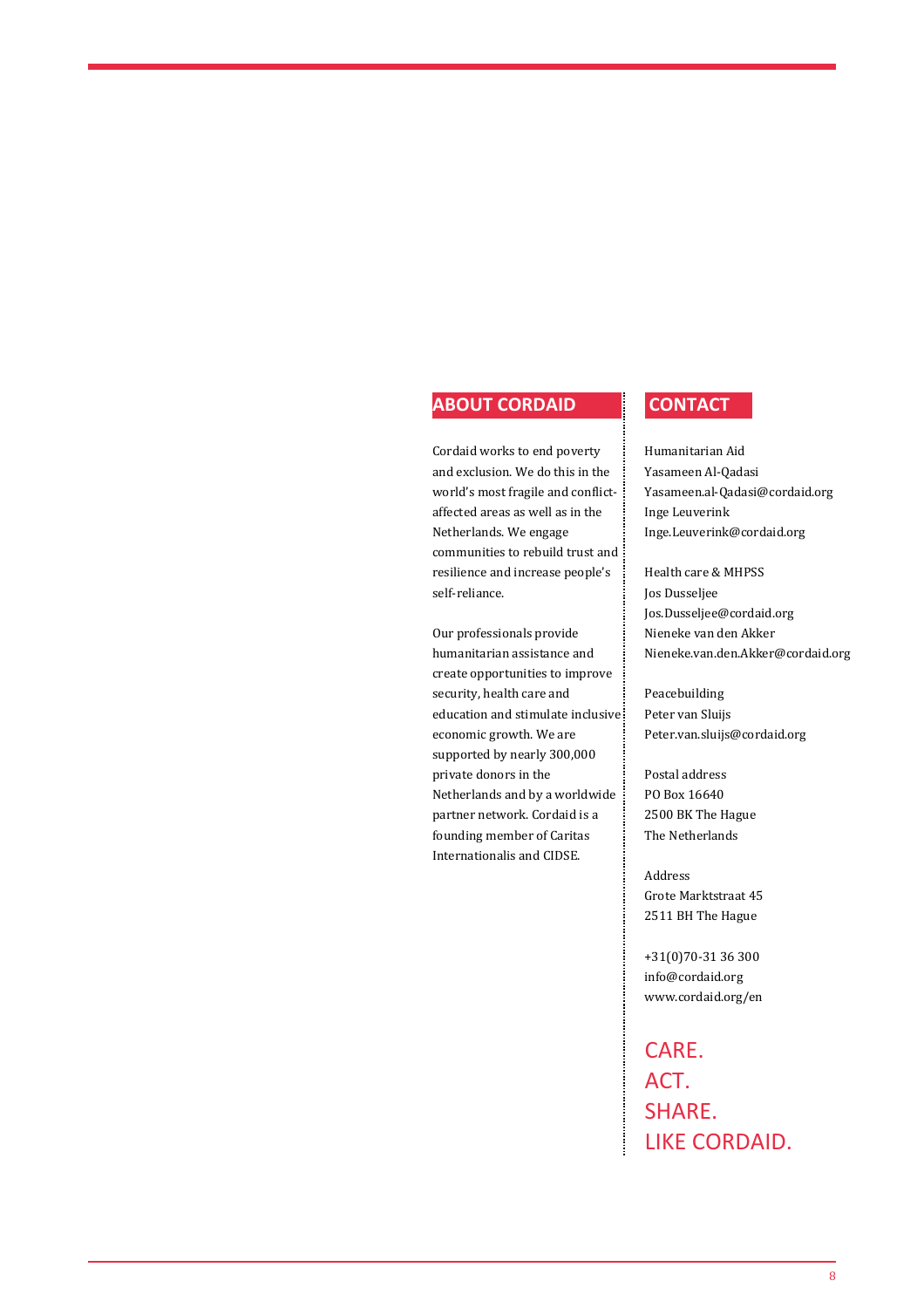### ANNEXES

- Annex 1: Poem: "War and Love" by Sana Uqba
- Annex 2: MHPSS: Needs and challenges
- Annex 3: Explanation of MHPSS recommendations
- Annex 4: Explanation of SRHR recommendations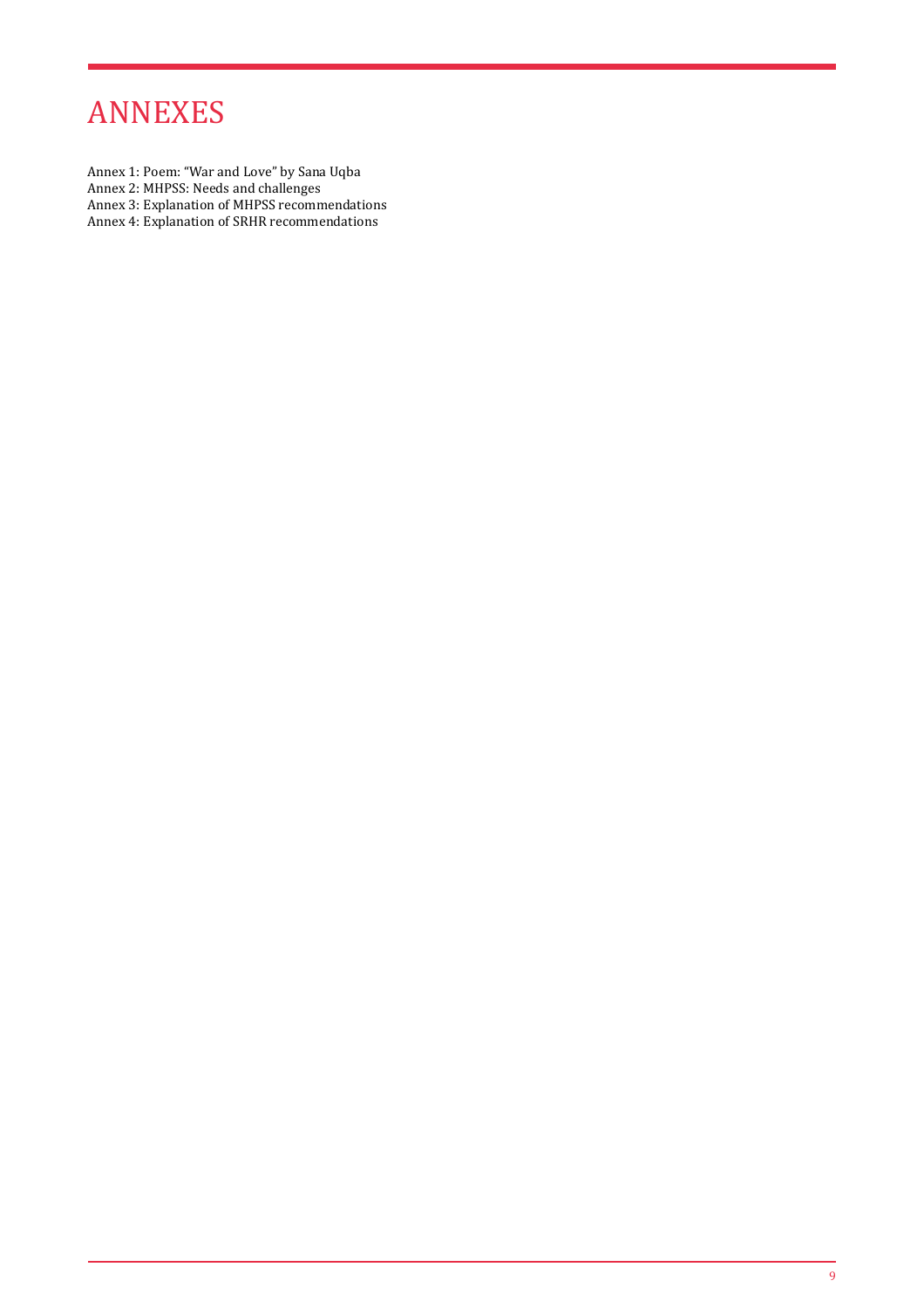#### Annex 1: Poem "War and Love" by Sana Uqba

Who is Sana Uqba? A Yemeni-British young poet who also makes videoblogs. She was triggered by reports in the media about the Yemen conflict focusing on the numbers and statistics. "But as humans, we cannot connect with numbers and statistics, we connect with people, faces, stories."

From her poetry collection 'War and Love', Laila al-Zwaini chose a poem to which we can all connect, about taking a morning coffee:

> The thought of peace Brews on my mind every day Like the coffee beans of Mokha In my morning cup I sip my qahwa From the rooftops of the Old City Breathing in a sight that has blessed men For more than two thousand years Before me. Peace will surely come.

#### Annex 2: MHPSS: needs and challenges

According to FCDF's presentation, Yemeni society experiences the following needs regarding MHPSS:

- 1. The needs are much greater than what is being provided.
- 2. The number of cases, who need psychological care with different severity level, increases annually 3 times.
- 3. Lack of medicine for chronic cases like psychotic and schizophrenic patients who need medicines for a longer period.
- 4. Most programmes focus on women and gender-based violence, while need among men is great.
- 5. Lack of specialists. According to FCDF, there is 1 psychiatrist for every 600,000 people in Yemen.
- 6. People need to travel hundreds of kilometres for MHPSS services due to the availability of MHPSS services in only 5 out of 23 governorates.
- 7. Poverty; people cannot afford transportation to reach available free MHPSS services.
- 8. Lack of inpatients psychiatric hospitalization centres for both women and men.
- 9. Lack of women's empowerment; they need programmes that include microfinance.
- 10. Lack of awareness to break the stigma around mental health. This still prevents a substantial number of people from seeking psychological assistance.

According to FCDF's presentation, Yemeni society experiences the following challenges regarding MHPSS:

- 1. MHPSS is not considered a priority by most of international donors.
- 2. Lack of psychotropic medicine fund compared to the rising needs. In the current situation, pharmacological intervention is necessary in most cases. We figured this out from cases visiting our health center. Furthermore, people in Yemen are exposed to tremendous stressors due to the war. Additionally, cases come after long time of suffering where pharmacological intervention is necessary.
- 3. We have to return an average of 10 cases back from our gate everyday due to shortage of medicines.<br>4. The funding is not sustainable, which prevents us to strategically plan for the future and causes a hig
- 4. The funding is not sustainable, which prevents us to strategically plan for the future and causes a high-turn-over rate of our specialists, whom we trained for years.
- 5. The capacity of our admission unit is only 7 beds, while the need is much greater and we have a waiting list. Moreover, it is only for women.
- 6. Access barriers that prevent people to reach MH services, such as high transportation costs.

#### Annex 3: Explanation of MHPSS recommendations

1. Integrate MHPSS services as a priority in the service package and consider them as life-saving.

MHPSS is not considered a priority for most of international donors. They should consider MHPSS as a priority in development cooperation, emergency aid and peace building and see MHPSS as a human right, as it saves lives in emergencies, and is essential for long-term recovery, development work and peace building. It needs long-term development cooperation and funding and looking how it fits in the national mental health strategy.

2. Allocate enough resources for capacity building and training of psychiatrists and psychotherapists to bridge the MH gap.